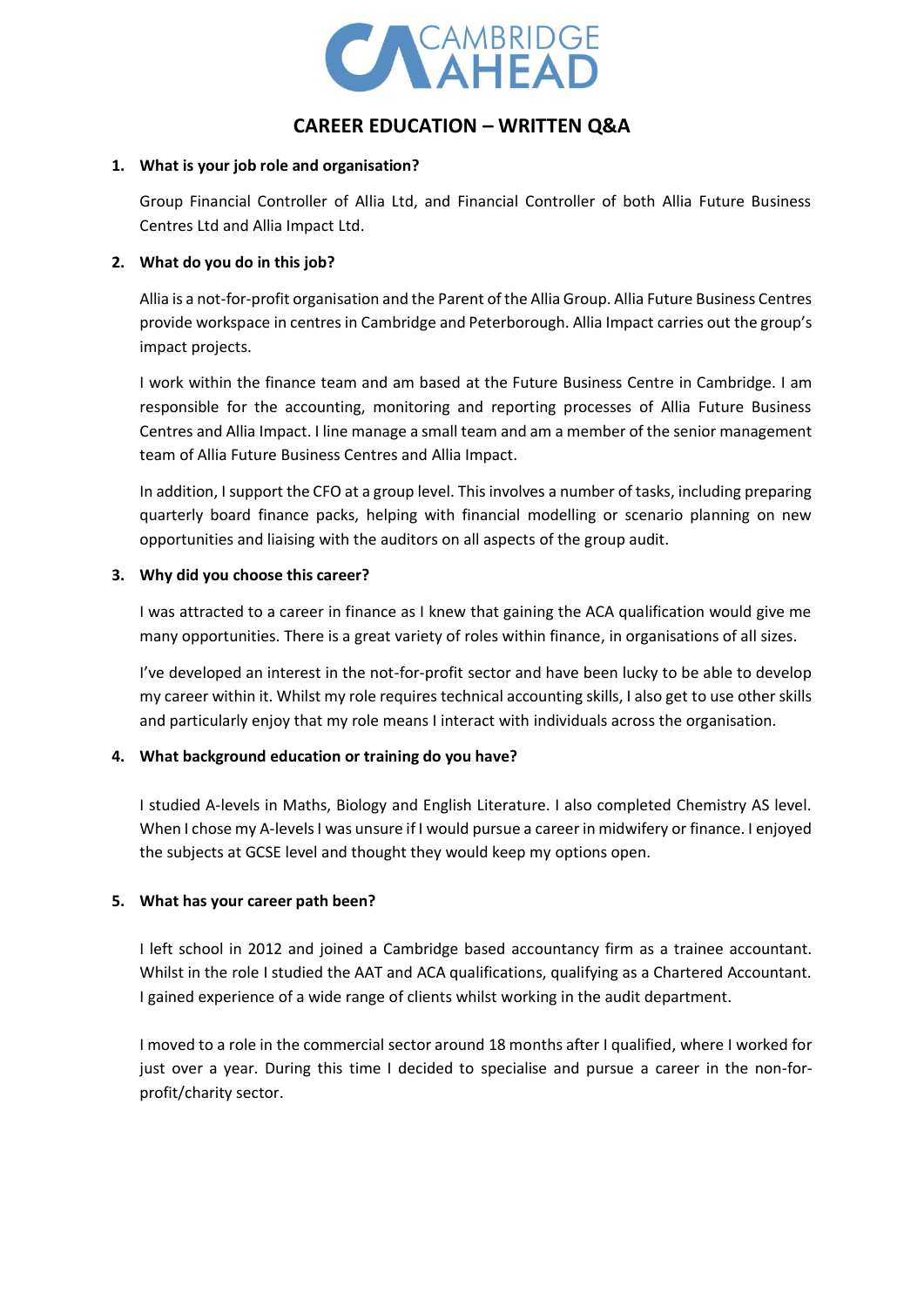

I have worked at Allia for almost three years and during that time have been promoted to Group Financial Controller. Whilst at Allia, I have completed a Postgraduate Diploma in Charity Accounting and Financial Management with Bayes Business School.

#### **6. What does a typical day involve?**

Each day is different, which is one of the things I love about my role, I never have time to get bored.

There are finance tasks such as payroll, payments, reconciliations or management information reports, which have to be done on a regular basis. This varies between weekly and monthly, depending on the task. A proportion of my day will usually be spent on these tasks, supported by the finance team.

The remainder is dependent on what projects are ongoing. I might be working on the preparation of the annual budget, or looking at the financial viability of a future project or decision.

# **7. What is your work environment like?**

Since the pandemic, Allia has adopted a hybrid model and I spend around 60% of my working time in the office. The team who work at the Cambridge Future Business Centre work from one open plan office, it is lovely to engage with other departments including HR and Marketing on a daily basis. I travel to the Peterborough Business Centre around once a month.

Allia has always supported flexible working and a good work life balance. Inevitably there are times when deadlines must be met or longer hours are needed, however generally there is a good work life balance. Having been in the role a while now, I am better at predicting when the busy times will be (usually around our quarter ends and audit) and plan much better for these.

# **8. What aspects of your job are most challenging?**

Within Allia there are a number of activities, it can be challenging to stay on top of everything and to plan a workload around this. Good communication, lots of lists and regularly speaking to different members of staff is essential.

I trained in practice and moving to an industry role was challenging. Whilst many of the skills I learnt were transferable, it was very different working on the finances of the same organisation everyday, compared to auditing many organisations each year.

# **9. Can you give an example of a project or piece of work that you have been most proud of?**

I am incredibly proud of the work that Allia delivers and whilst the finance department is not involved in the direct delivery, the support teams are essential to the operations of the organisation.

In my role I am always thinking about how a process could be improved. I have really enjoyed working with the finance team to build efficiencies. This all supports the smooth running of the organisation. It is pleasing to be able to provide timely, accurate financial information which influences decisions within the organisation.